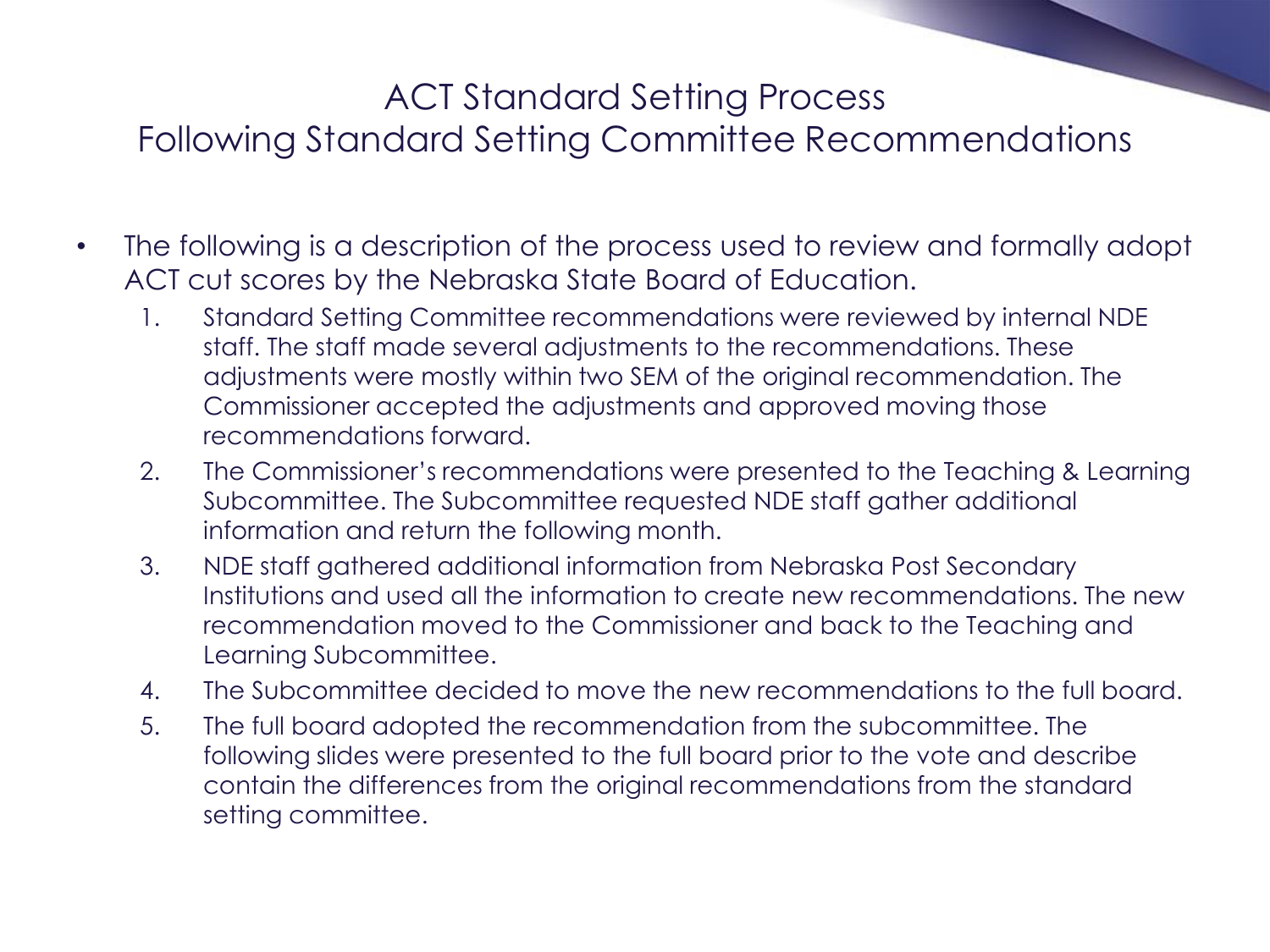

# Commissioner's Recommendation for Statewide Assessment

**Cut Scores for ACT Grade 11**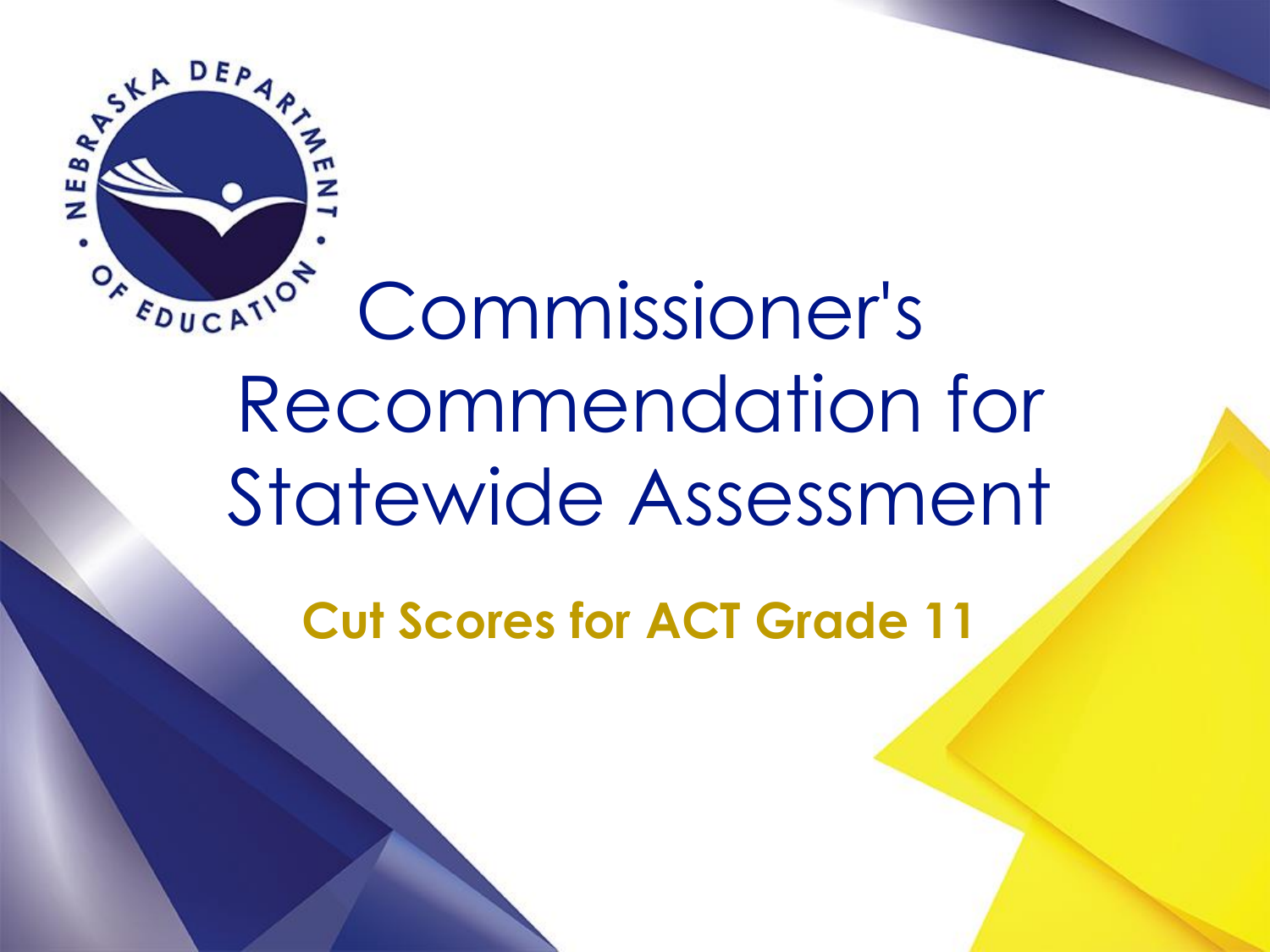### ACT Revised Recommendations Considerations

- Simplify and Clarify
- Minimize Confusion with Other Sources
- Honor Various Concerns
- Find a Nebraska Way Forward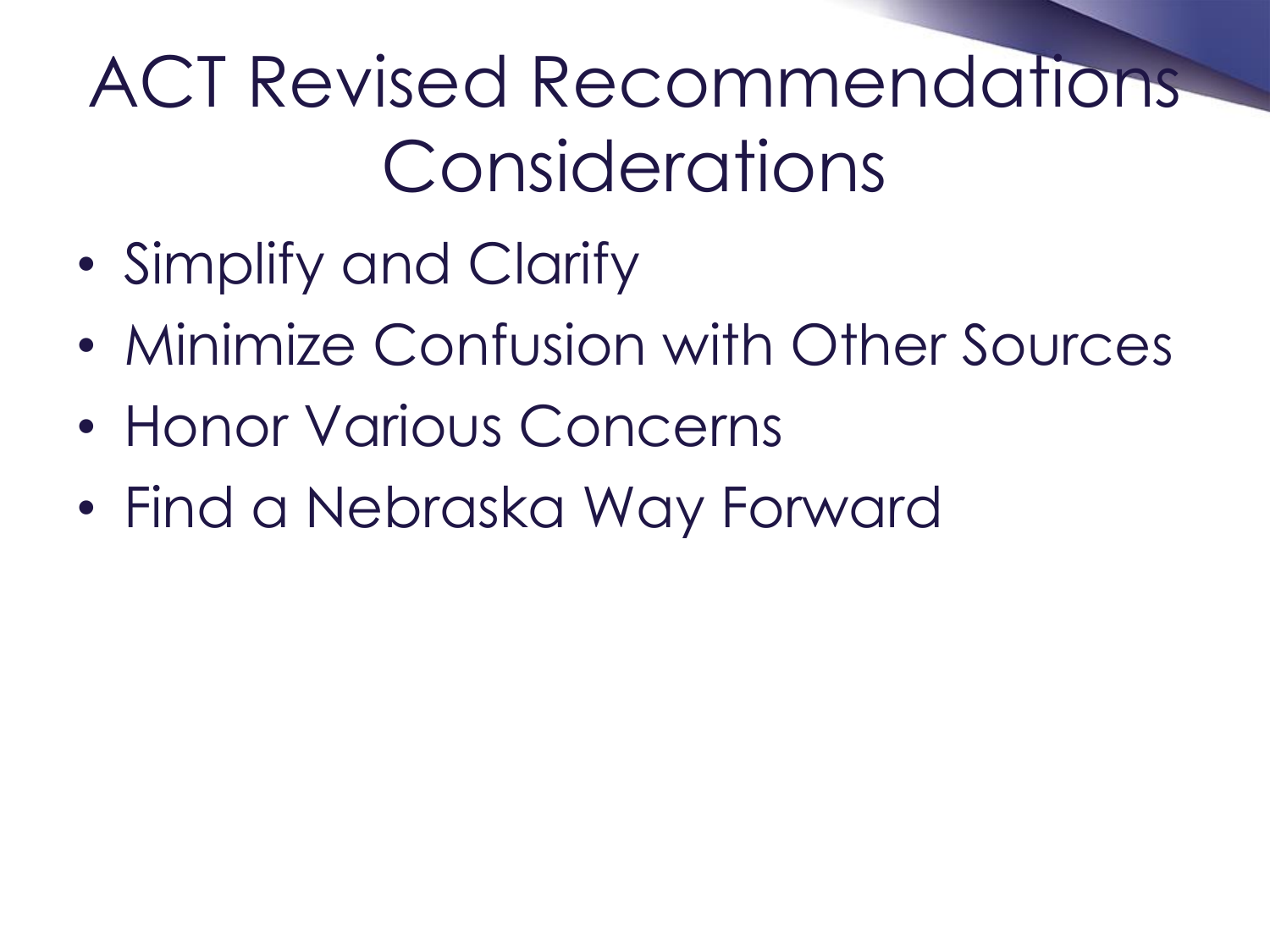## ACT Cut Score Recommendations

- Performance Level Names
	- ACT Benchmark
	- On Track

Meets Expectations

– Developing

Does not Meet Expectations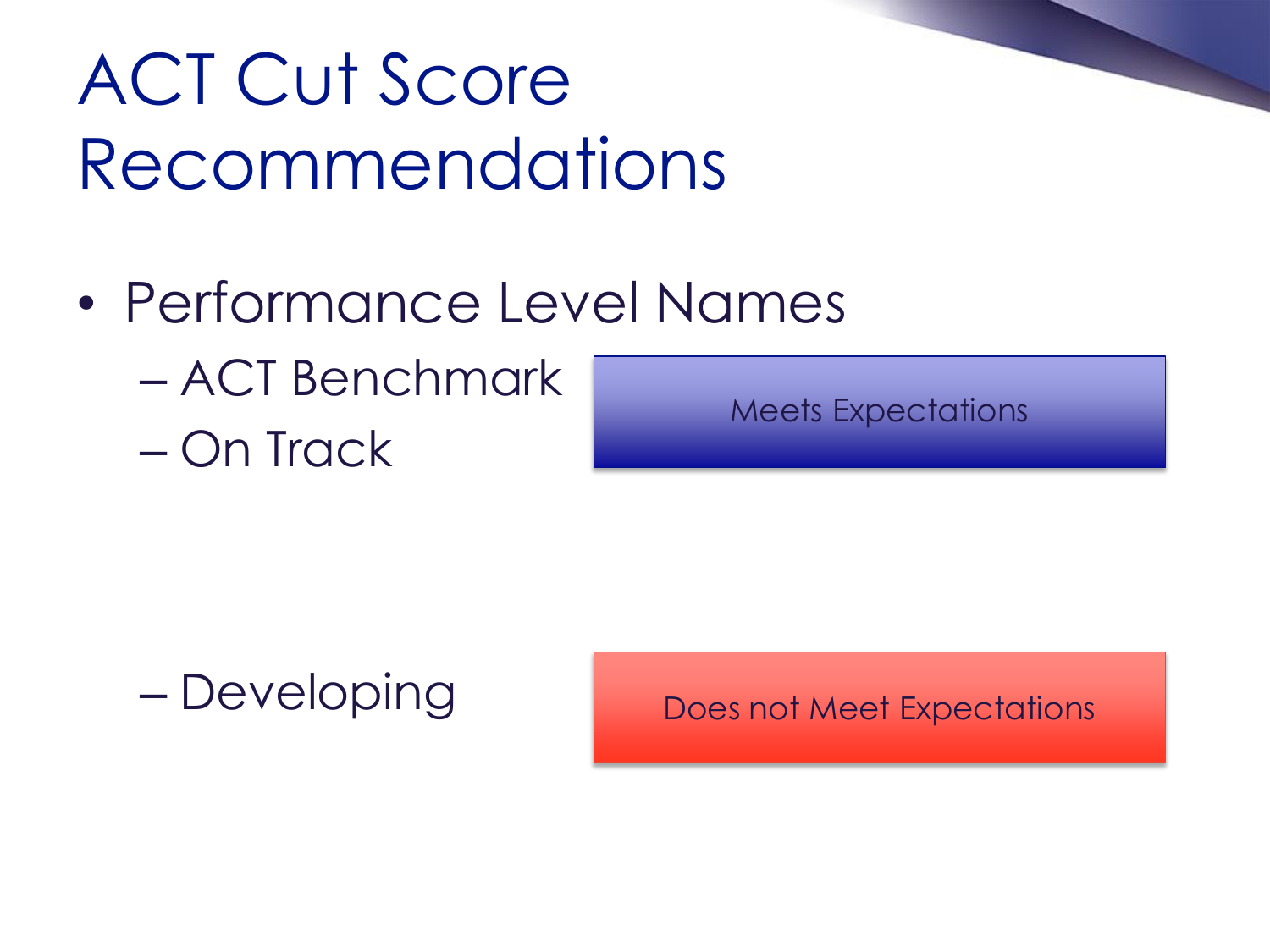# Draft Definitions

#### **ACT Benchmark**

Students that meet or exceed the ACT College Readiness Benchmark are equipped to enroll (without remediation) and succeed in a credit-bearing first-year course at a two-year or four-year institution, trade school, or technical school. Students have at least a 50% chance of getting a B or better and a 75% chance of getting C or better in a first-year related content course.

#### **On Track**

On Track students are approaching the ACT College Readiness Benchmark and are likely to be able to access credit-bearing first-year related content courses at some Nebraska postsecondary institutions without remediation.

#### **Developing**

Students in the Developing Level are likely to need developmental courses before being able to access credit-bearing first-year courses in the majority Nebraska postsecondary institutions.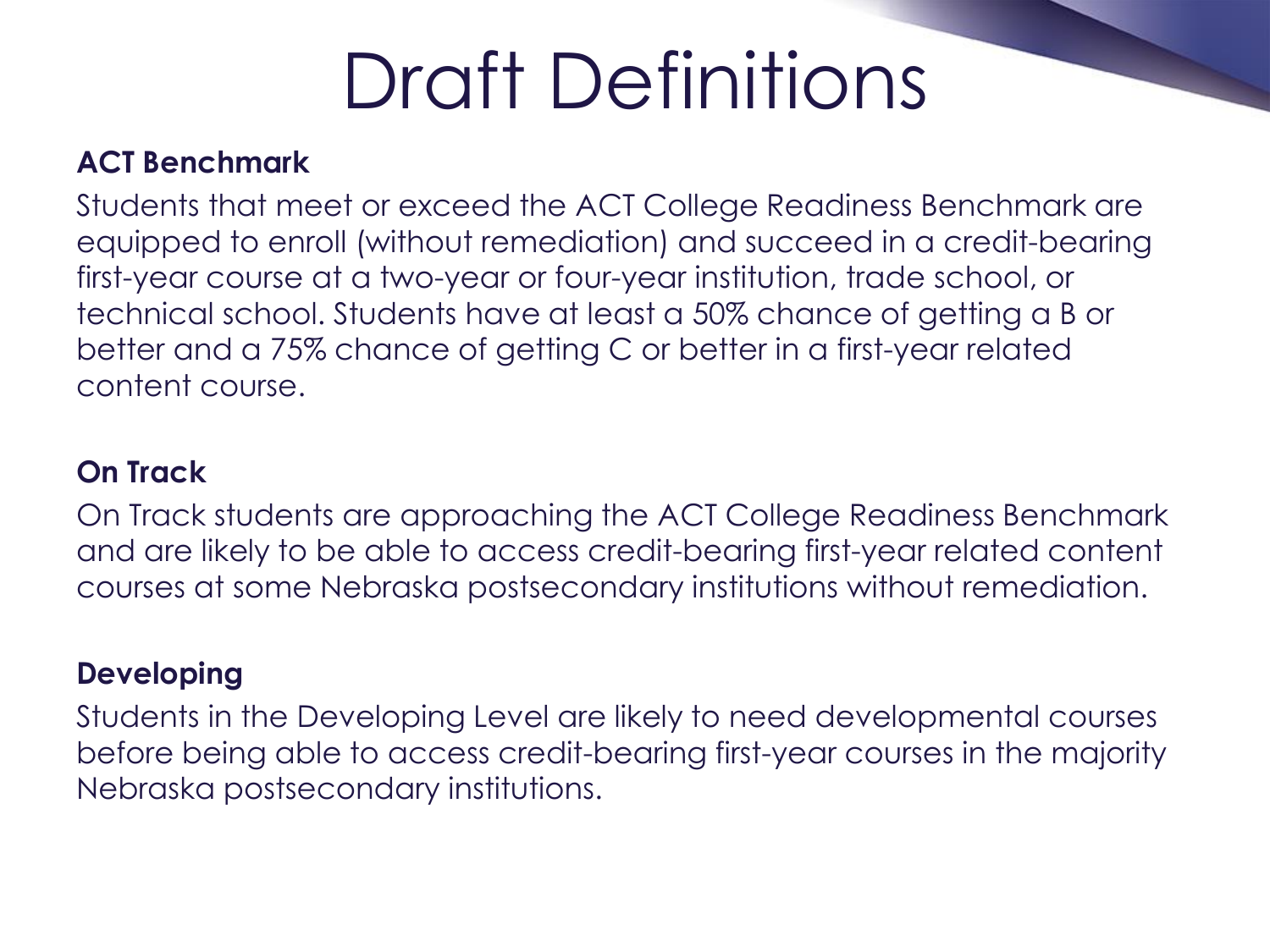# Additional Information

In order to increase the chances of success after high school, students are encouraged to:

- engage in rigorous course work during their senior year
- take part in a wide range of career exploration activities
- build on existing strengths and address challenge areas
- work with adults to plan for college, career, and civic life
- gain work or volunteer experiences
- participate in activities beyond the classroom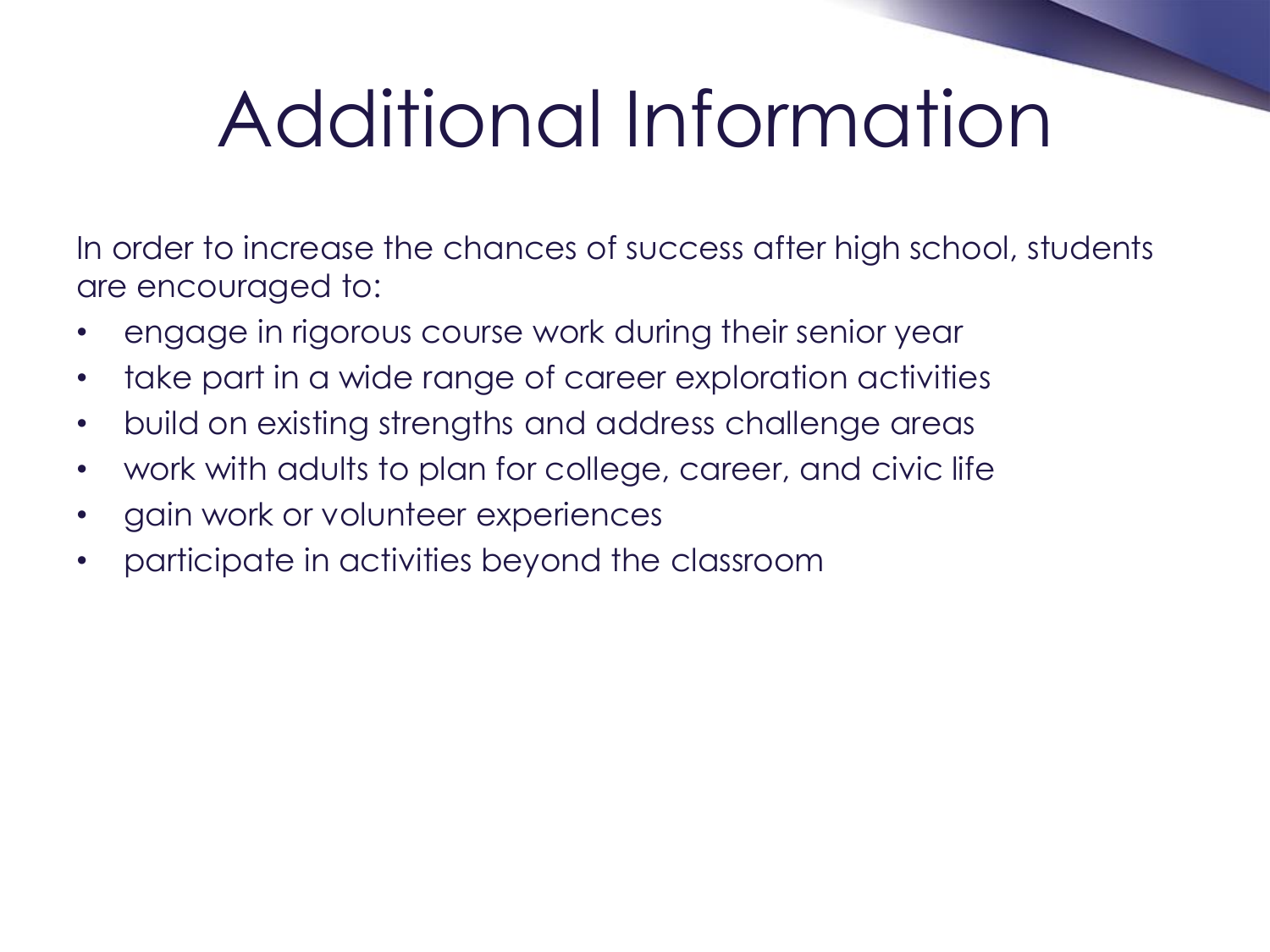## Nebraska Institutions Use of ACT for Course Placement

| <b>Institution</b>   | <b>Math</b>     | <b>English</b>    | <b>Reading</b>  |
|----------------------|-----------------|-------------------|-----------------|
| <b>UNK</b>           | 17              | <b>Not Used</b>   | <b>Not Used</b> |
| <b>UNO</b>           | 19              | <b>Not Used</b>   | <b>Not Used</b> |
| <b>UNL</b>           | <b>Not Used</b> | <b>Not Used</b>   | <b>Not Used</b> |
| <b>Institution</b>   | <b>Math</b>     | <b>English</b>    | <b>Reading</b>  |
| <b>Wayne State</b>   | 17              | <b>Not Used</b>   | <b>Not Used</b> |
| <b>Peru State</b>    | 18              | 19                | <b>Not Used</b> |
|                      |                 |                   |                 |
| <b>Chadron State</b> | 18              | 19                | 19              |
| <b>Institution</b>   | <b>Math</b>     | <b>English</b>    | <b>Reading</b>  |
| <b>Southeast CC</b>  | 19              | 18                | $14*$           |
| <b>Western NE CC</b> | 18              | <b>19 Writing</b> | 18              |
| <b>Central CC</b>    | 17              | 18                | 18              |
| <b>Northeast CC</b>  | 17              | 18                | 18              |

\*Students scoring below 14 are required to take reading remediation course(s).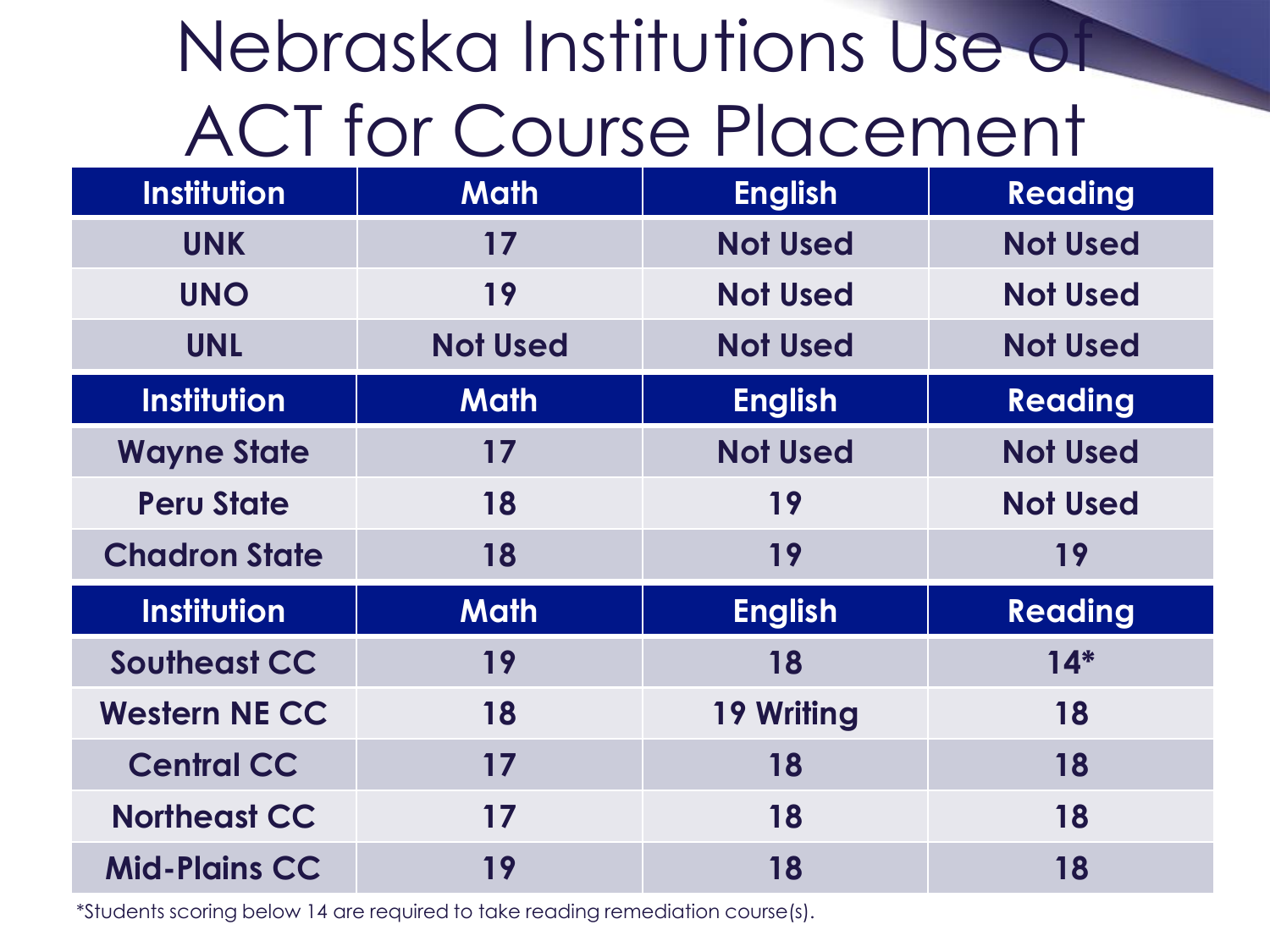## ACT Cut Score Recommendations

• Performance Level Names